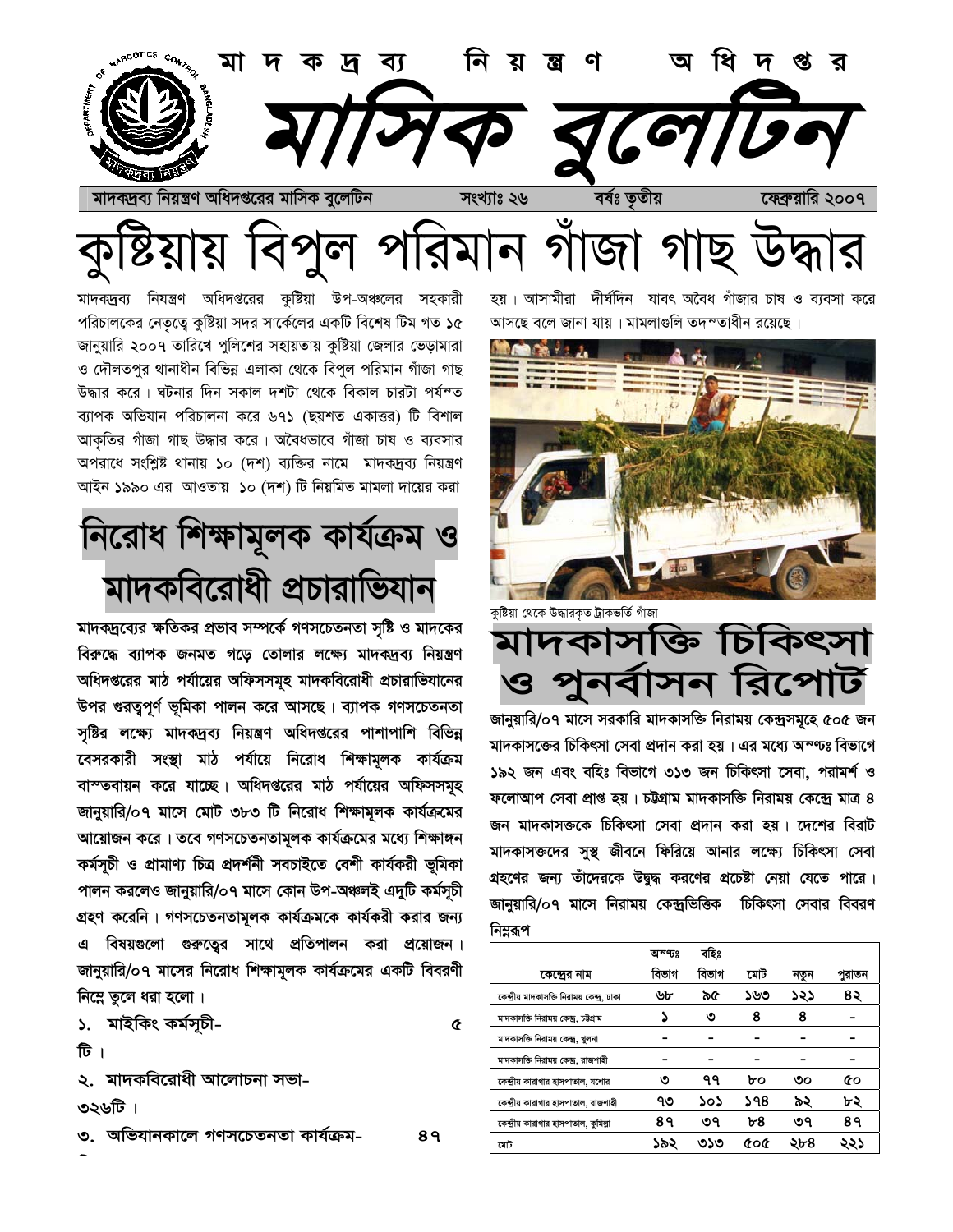#### সম্পাদকের কথা

মাদকাসক্তি সামাজিক উশৃংখলতা বাড়ায়

মাদকাসক্তির অশুভ প্রভাব কেবল পারিবারিক পরিসরেই সীমাবদ্ধ নয়। সমাজ ও রাষ্ট্রীয় জীবনের ক্ষেত্রেও এর প্রতিক্রিয়া বিস্ণ্যৃতি লাভ করে। মাদকাসক্তির প্রভাবে আসক্ত ব্যক্তির পারিবারিক বন্ধনে শৈথিল্য এবং সামাজিক জীবন-যাপনের প্রতি অনীহার ভাব সৃষ্টি হয়। সমাজ বিমুখ এক পরিস্থিতির শিকার হয় এ ব্যক্তি। সমাজের প্রচলিত ধ্যান ধারণা, মূল্যবোধ, ধৰ্মীয় ও আদৰ্শগত সামগ্ৰিক জীবনধারা থেকে ক্ৰমাগতভাবে সে বিচ্ছিন্ন হয়ে পড়ে। আসক্ত ব্যক্তির মূল্যবোধের অবক্ষয়, ভালো কাজের প্রতি অনাগ্রহ ও মন্দ কাজের প্রতি আকর্ষণবোধ সমাজ জীবনের ওপর ব্যাপক নেতিবাচক প্রতিক্রিয়া সৃষ্টি করে। তার অসামাজিক আচরণ, স্বভাব সুলভ মিথ্যাচার, চুরির অভ্যাস, ডাকাতি, ছিনতাই, রাহাজানির সাথে সম্পৃক্ততা ইত্যাদি সমাজের শাশ্তিপূর্ণ পরিবেশকে বিনষ্ট করে। মাদকাসক্তির ফলে কেউ কেউ ধর্ষণসহ বিভিন্ন যৌন বিষয়ক অপরাধে জড়িত হতে পারে। মোটকথা হেরোইন, মারিজুয়ানা ইত্যাদিতে আসক্ত ব্যক্তির মাঝে যে ব্যাপক মনস্তাত্ত্বিক ও দৈহিক অসংলগ্নতা সৃষ্টি করে তাতে সামাজিক রীতি-নীতি আইনশৃংখলা ভংগের কারণ হয়ে পড়ে।

## $UNODC$  প্রতিনিধিদলের বাংলাদেশ সফর

UNODC- Project-RAS/03/H13- "Prevention of Transmission of HIV Among Drug Users in  $\mathbf{S} \mathbf{A} \mathbf{A} \mathbf{R} \mathbf{C}$  Countries" এর একটি ৫ সদস্য বিশিষ্ট প্রতিনিধি দল ২৩ তারিখে বাংলাদেশ সফরে আসেন। প্রতিনিধি দলটি ২৪-২৮ শে ফেব্রুয়ারী ৫ দিন ব্যাপী Peer Volunteer Lesson Plan বিষয়ক প্ৰশিক্ষণ কোর্সের উদ্বোধনী অনুষ্ঠানে উপস্থিত ছিলেন। ২৫ শে ফেব্রুয়ারী/০৭ তারিখে প্রতিনিধিদলটি মাদকদ্রব্য নিয়ন্ত্রণ অধিদপ্তরের মহাপরিচালকের সাথে তাঁর অফিস কক্ষে এক সভায় মিলিত হন। উক্ত সভায় প্রকল্পটির Phase-II এর বাস্তবায়ন বিষয়ে বিস্তারিত আলোচনা হয়।

প্রিকারসর কেমিক্যাল আমদানি সংক্ৰাম্ণ্ট মাসিক বিবরণী

মাদকদ্রব্য নিয়ন্ত্রণ অধিদপ্তর বিভিন্ন শিল্প প্রতিষ্ঠানে ব্যবহৃত প্রিকারসর কেমিক্যালস এর আমদানীর বিষয়ে অনুমোদন দিয়ে থাকে। বর্তমান অর্থবছরের শুরু থেকে জানুয়ারি/০৭ পর্যস্ণ্ড বিভিন্ন প্রিকারসর এর অনমোদিত বার্ষিক কোটা ও আমদানীর পরিমাণ নিম্নরূপঃ

| প্রিকারসর কেমিক্যালের<br>নাম | আমদানির বার্ষিক<br>কোটার পরিমাণ | জ্বলাই/০৬ হতে<br>জানুয়ারি/০৭ পর্যস্ত<br>আমদানীর পরিমাণ | জানুয়ারি/০৭ মাসে<br>আমদানীর পরিমাণ |
|------------------------------|---------------------------------|---------------------------------------------------------|-------------------------------------|
| টলইন                         | ৮.৯২৫.৭৯৯ মেঃ টন                | ৯৮৪.২১ মেঃ টন                                           | ১০০.৫৬ মেঃ টন                       |
| এসিটিক এনহাইড্ৰাইড           | ১.২৫৬.৯৩৫ মেঃ টন                | ২৯৯.১৪৫ মেঃ টন                                          | ১০৬.৩২ মেঃ টন                       |
| এসিটোন                       | ৪,৪১৬,২৩১ মেঃ টন                | ৩৫৬.৩২০ মেঃ টন                                          | ৫১.২০ মেঃ টন                        |
| মিথাইল ইথাইল কিটোন           | ৩,০০১.৪১৭ মেঃ টন                | ১৪২.০৮৪ মেঃ টন                                          | ৭০.৫৩ মেঃ টন                        |
| পটাশিয়াম পারম্যাংগানেট      | ১.৭৫৭ মেঃ টন                    | ৬৫ মেঃ টন                                               | ২০ মেঃ টন                           |

মাদকদ্রব্য নিয়ন্ত্রণ অধিদপ্তর, মাসিক ব্রলেটিন, ফেব্রুয়ারি/২০০৭

মাদকদ্রব্য নিয়ন্ত্রণ অধিদপ্তরের উপ-অঞ্চল ও গোয়েন্দা অঞ্চলভিত্তিক জানযাবি/০৭ মাসেব মামলাব পবিসংখ্যান

| ক/নং | উপ-অঞ্চলের নাম                       | দায়েরকৃত                  | আসামীর সংখ্যা |
|------|--------------------------------------|----------------------------|---------------|
|      |                                      | মামলার সংখ্যা              |               |
|      | ১ ঢাকা-মেট্ৰো উপ-অঞ্চল               | ৮৩                         | ৮৪            |
|      | ২ ঢাকা উপ-অঞ্চল                      | 8১                         | 88            |
|      | ৩ ময়মনসিংহ উপ-অঞ্চল                 | ৩৪                         | ৩৯            |
|      | 8 ফরিদপুর উপ-অঞ্চল                   | ১৬                         | ১৮            |
|      | ৫ টাংগাইল উপ-অঞ্চল                   | ১০                         | ১২            |
|      | ৬ জামালপুর উপ-অঞ্চল                  | ৯                          | ৯             |
|      | ৭ চট্টগ্রাম-মেট্রো উপ-অঞ্চল          | ৬০                         | ¢о            |
|      | ৮ চট্ৰগ্ৰাম উপ-অঞ্চল                 | $\boldsymbol{\mathsf{36}}$ | $\sqrt{8}$    |
|      | ৯ সিলেট উপ-অঞ্চল                     | ৩৯                         | ৩৬            |
|      | ১০ নোয়াখালী উপ-অঞ্চল                | ১১                         | ১৩            |
|      | ১১ কুমিল্লা উপ-অঞ্চল                 | ২৯                         | ৩০            |
|      | ১২ কক্সবাজার উপ-অঞ্চল                | ٩                          | ৩             |
|      | ১৩ রাঙ্গামাটি উপ-অঞ্চল               | 8                          | ২             |
|      | ১৪ খাগড়াছড়ি উপ-অঞ্চল               | ৩                          |               |
|      | ১৫ বান্দরবান উপ-অঞ্চল                | ډ                          |               |
|      | ১৬ খুলনা উপ-অঞ্চল                    | ৩২                         | ৩৫            |
|      | ১৭ যশোর উপ-অঞ্চল                     | ৩৮                         | 8۹            |
|      | ১৮ কুষ্টিয়া উপ-অঞ্চল                | <b>SG</b>                  | ১৫            |
|      | ১৯ বরিশাল উপ-অঞ্চল                   | ২                          | ২             |
|      | ২০ পটুয়াখালী উপ-অঞ্চল               | S                          | ډ             |
|      | ২১ রাজশাহী উপ-অঞ্চল                  | ৬১                         | ৭৫            |
|      | ২২ পাবনা উপ-অঞ্চল                    | ২২                         | ২8            |
|      | ২৩ বগুড়া উপ-অঞ্চল                   | ২০                         | ২২            |
|      | ২৪ রংপুর উপ-অঞ্চল                    | ৩৯                         | 85            |
|      | ২৫ দিনাজপুর উপ-অঞ্চল                 | ২১                         | ২৭            |
|      | ২৬ <mark>চাকা গোয়েন্দা অঞ্চল</mark> | ১২                         | $\mathsf{S}8$ |
|      | ২৭ রাজশাহী গোয়েন্দা অঞ্চল           | ৮                          | ٩             |
|      | ২৮ চউগ্ৰাম গোয়েন্দা অঞ্চল           | ১০                         | ১২            |
|      | ২৯ খুলনা গোয়েন্দা অঞ্চল             | ৩                          | ৩             |
|      | সৰ্বমোটঃ                             | ৬৪৫                        | ৬৭৯           |

ডিসেম্বর/০৬ মাসের তুলনায় জানুয়ারি/০৭ মাসে মামলার সংখ্যা কমেছে ১৫ টি এবং আসামীর সংখ্যা কমেছে ৩২ জন। তাছাডা উল্লেখযোগ্য মামলার সংখ্যা ক্রমেই হ্রাস পাচ্ছে। জানুয়ারি/০৭ মাসে অধিদপ্তরের উপ-অঞ্চল এবং গোয়েন্দা অঞ্চলসমূহের মামলাসমূহ পর্যালোচনা দেখা যায় জানুয়ারি/০৭ মাসে উল্লেখযোগ্য হেরোইন মামলা নেই। অধিকাংশ মামলা হলো ১/২ গ্রাম হেরোইনের। হেরোইনের খুচরা ব্যবসায়ীদের চেয়ে পাইকারী ব্যবসায়ীর বিরুদ্ধে অভিযান জোরদার করা প্রয়োজন।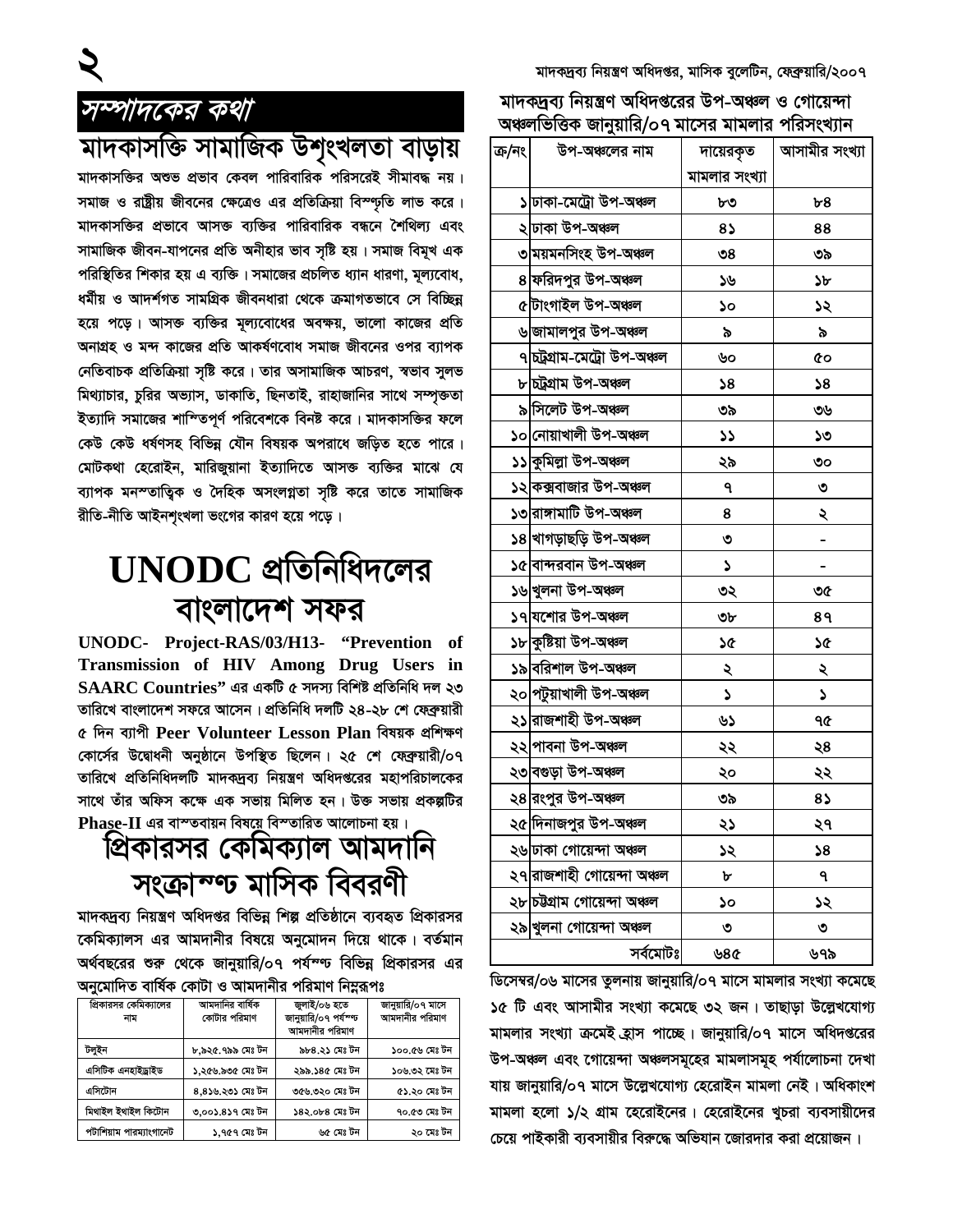$\mathbf{O}$ 

# আলামতভিত্তিক মামলা ও আসামীর পরিসংখ্যান

জানুয়ারি/০৭ মাসে মাদকদ্রব্য নিয়ন্ত্রণ অধিদপ্তর মাঠ পর্যায়ের অপরাধ দমন অভিযান, তল্লাশী, অবৈধ মাদক উদ্ধার ও অপরাধীদের গ্রেফতারে বেশ তৎপর ছিল। জানুয়ারি/০৭ মাসে মাদকদ্রব্য নিয়ন্ত্রণ অধিদপ্তর কর্তৃক দায়েরকৃত মামলার সংখ্যা ৬৪৫ টি এবং আসামীর সংখ্যা ৬৭৯ জন। অধিদপ্তরের জানুয়ারি/০৭ মাসের আলামতভিত্তিক মামলা,আসামী ও উদ্ধারকৃত মাদকদ্রব্যের বিবরণ নিম্নে তুলে ধরা হলো।

| মাদকদ্রব্যের নাম     | মামলার | আসামীর | মাদক্ষ্রব্যের |
|----------------------|--------|--------|---------------|
|                      | সংখ্যা | সংখ্যা | পরিমাণ        |
| হেরোইন               | ১৫৯    | ১৮৩    | ০.৭৭ কেজি     |
| গাঁজা                | ১৯৫    | ২১২    | ৯৩.৩৮১ কেজি   |
| গাঁজা গাছ            | ১২     | ১২     | ১৩৩৮৫ টি      |
| অবৈধ চোলাই মদ        | ১৫০    | ১৩৮    | ১৮১৮ লিটার    |
| বিদেশী মদ (লুজ)      |        |        | ১ লিটার       |
| বিদেশী মদ (বোতল)     | ১৬     | ৮      | ২১২ বোতল      |
| বিয়ার               | ২      | ২      | ১৩৮৪ ক্যান    |
| রেক্টিফাইড স্পিরিট   | ৯      | Þ      | ৩৪.৮ লিটার    |
| ডিনেচার্ড স্পিরিট    | ৩      | ২      | ৪৩ লিটার      |
| ফেন্সিডিল (বোতল)     | ৬৬     | ৮০     | ২৫২২ বোতল     |
| ফেন্সিডিল (লুজ)      | 8      | ৬      | ৩৫.৫ লিটার    |
| তাড়ী (টোডি)         | ২০     | ১৯     | ১৮৭৯ লিটার    |
| টি ডি জেসিক ইঞ্জেকশন | ¢      | ৬      | ২৩৫ এ্যাম্পুল |
| জাওয়া               | د      | د      | ১৬৩৯১ লিটার   |
| বনোজেসিক ইঞ্জেকশন    | S      | ۵      | ২০৭ এ্যাম্পুল |
| মুলি                 | S      |        | ১৩৫০ পিচ      |
| ইয়াবা টেবলেট        | ۷      | ۵      | ৰ্ঘ ০১১       |
| নগদ অৰ্থ             |        |        | ২৪০০ টাকা     |
| সি, এন, জি           |        |        | ১ টি          |
| মোবাইল সেট           |        |        | ৯ টি          |
| ট্ৰাক                |        |        | গী ረ          |
| মোট                  | ৬৪৫    | ৬৭৯    |               |

### রাজস্ব আদায়

মাদকদ্রব্য নিয়ন্ত্রণ অধিদপ্তরের অঞ্চলভিত্তিক ২০০৬ সালের জানুয়ারি মাসের সাথে ২০০৭ সালের জানুয়ারি মাসের রাজস্ব আদায়ের তুলনামূলক একটি বিবরণী নিম্নে তুলে ধরা হলো।

| ক্ৰ/নং  | অঞ্চলের নাম     | জানুয়ারি/০৬ | জানুয়ারি/০৭ |  |
|---------|-----------------|--------------|--------------|--|
| ۷<br>-1 | ঢাকা অঞ্চল      | ৪৩,৮৯,৯৯৩    | ৩৩,৫২,৮০৭    |  |
| २।      | চট্টগ্ৰাম অঞ্চল | ৬৩,৪৭,৩৮৯    | ৬২,২৫,৭৯৬    |  |
| ৩।      | খুলনা অঞ্চল     | ২,২১,২৯,৬৪২  | ২,১১,৯৭,৯১৪  |  |
| 8       | রাজশাহী অঞ্চল   | ৩৮,৪২,০০৫    | 8১,৬৫,২৪৮    |  |
|         | মোট             | ৩,৬৭,০৯,০২৯  | ৩,৪৯,৪১,৭৬৫  |  |

# আইন-আদালত

জানুয়ারি/০৭ মাসে মোট ২০৮ টি মামলা নিস্পত্তি হয়। এর মধ্যে সাজা প্ৰাপ্ত মামলার সংখ্যা ১২২ টি, খালাস প্ৰাপ্ত মামলার সংখ্যা ৮৪ টি । সাজাপ্রাপ্ত আসামীর সংখ্যা ১৩১ জন এবং খালাসপ্রাপ্ত ব্যক্তির সংখ্যা ১০২ জন। জানুয়ারি/০৭ মাস পর্যশ্চ অনিস্পত্তিকৃত মামলার সংখ্যা ৩৩২৯২ টি। উপ-অঞ্চলভিত্তিক নিস্পত্তিকৃত মামলার বিবরণ নিম্নরূপঃ

| কঃ<br>নং | উপ-অঞ্চলের নাম               | সাজপ্ৰাপ্ত    | সাজাপ্ৰাপ্ত<br>আসামীর | জানুয়ারি/ ০৭<br>পৰ্যস্ত |
|----------|------------------------------|---------------|-----------------------|--------------------------|
|          |                              | মামলার সংখ্যা | সংখ্যা                | অনিস্পত্তিকৃত            |
|          |                              |               |                       | মামলা                    |
|          | ১ ঢাকা-মেট্ৰো উপ-অঞ্চল       | ৬০            | ৬৯                    | 8৫৫৭                     |
|          | ২ ঢাকা উপ-অঞ্চল              | ১২            | ১২                    | ৩১৩৯                     |
|          | ৩ ময়মনসিংহ উপ-অঞ্চল         |               |                       | ২২২৪                     |
|          | ৪ ফরিদপুর উপ-অঞ্চল           | 8             | ৩                     | <b>¢88</b>               |
|          | ৫টাংগাইল উপ-অঞ্চল            |               |                       | <b>484</b>               |
|          | ৬ জামালপুর উপ-অঞ্চল          | ২             | ২                     | ৪৩৯                      |
|          | ৭ ঢাকা গোয়েন্দা অঞ্চল       |               |                       |                          |
|          | ৮ চট্ৰগ্ৰাম মেট্ৰো উপ-অঞ্চল  |               |                       | ২৭২৫                     |
|          | ৯ চট্ৰগ্ৰাম উপ-অঞ্চল         |               |                       | ৮৬৪                      |
|          | ১০ নোয়াখালী উপ-অঞ্চল        |               |                       | ৫১৮                      |
|          | ১১ কুমিল্লা উপ-অঞ্চল         |               |                       | ১৬৯৮                     |
|          | ১২ কক্সবাজার উপ-অঞ্চল        |               |                       | ৫৩৯                      |
|          | ১৩ রাঙ্গামাটি উপ-অঞ্চল       |               |                       | ১৪৯                      |
|          | ১৪ খাগড়াছড়ি উপ-অঞ্চল       |               |                       | ٩                        |
|          | ১৫ বান্দরবান উপ-অঞ্চল        |               |                       | ৫৯                       |
|          | ১৬ চট্টগ্রাম গোয়েন্দা অঞ্চল |               |                       | ৪২৮                      |
|          | ১৭∣সিলেট উপ-অঞ্চল            | ২             | ২                     | ২২৬০                     |
|          | ১৮ খুলনা উপ-অঞ্চল            | ৬             | ৬                     | ঀঀ৮                      |
|          | ১৯ যশোর উপ-অঞ্চল             | 8             | 8                     | ১০৮৯                     |
|          | ২০ কুষ্টিয়া উপ-অঞ্চল        | ২             | ২                     | ৬৩৮                      |
|          | ২১ খুলনা গোয়েন্দা অঞ্চল     | ৩             | ৩                     | ৯২                       |
|          | ২২ বরিশাল উপ-অঞ্চল           | ډ             | ډ                     | ২৬৭                      |
| ২৩       | পটুয়াখালী উপ-অঞ্চল          | ২             | ২                     | ৭৬                       |
|          | ২৪ রাজশাহী উপ-অঞ্চল          | 8             | 8                     | ৩৬১০                     |
|          | ২৫ পাবনা উপ-অঞ্চল            | ٩             | ٩                     | ১৪১২                     |
|          | ২৬ বগুড়া উপ-অঞ্চল           | ৩             | 8                     | ১২৩৫                     |
|          | ২৭ রংপুর উপ-অঞ্চল            | ২             | ২                     | ১৭৬৮                     |
|          | ২৮ দিনাজপুর উপ-অঞ্চল         | ٩             | ٩                     | ১৩২৩                     |
|          | ২৯ রাজশাহী গোয়েন্দা অঞ্চল   | ډ             | J                     | ৩০৯                      |
|          | সৰ্বমোটঃ                     | ১২২           | ১৩১                   | ৩৩২৯২                    |